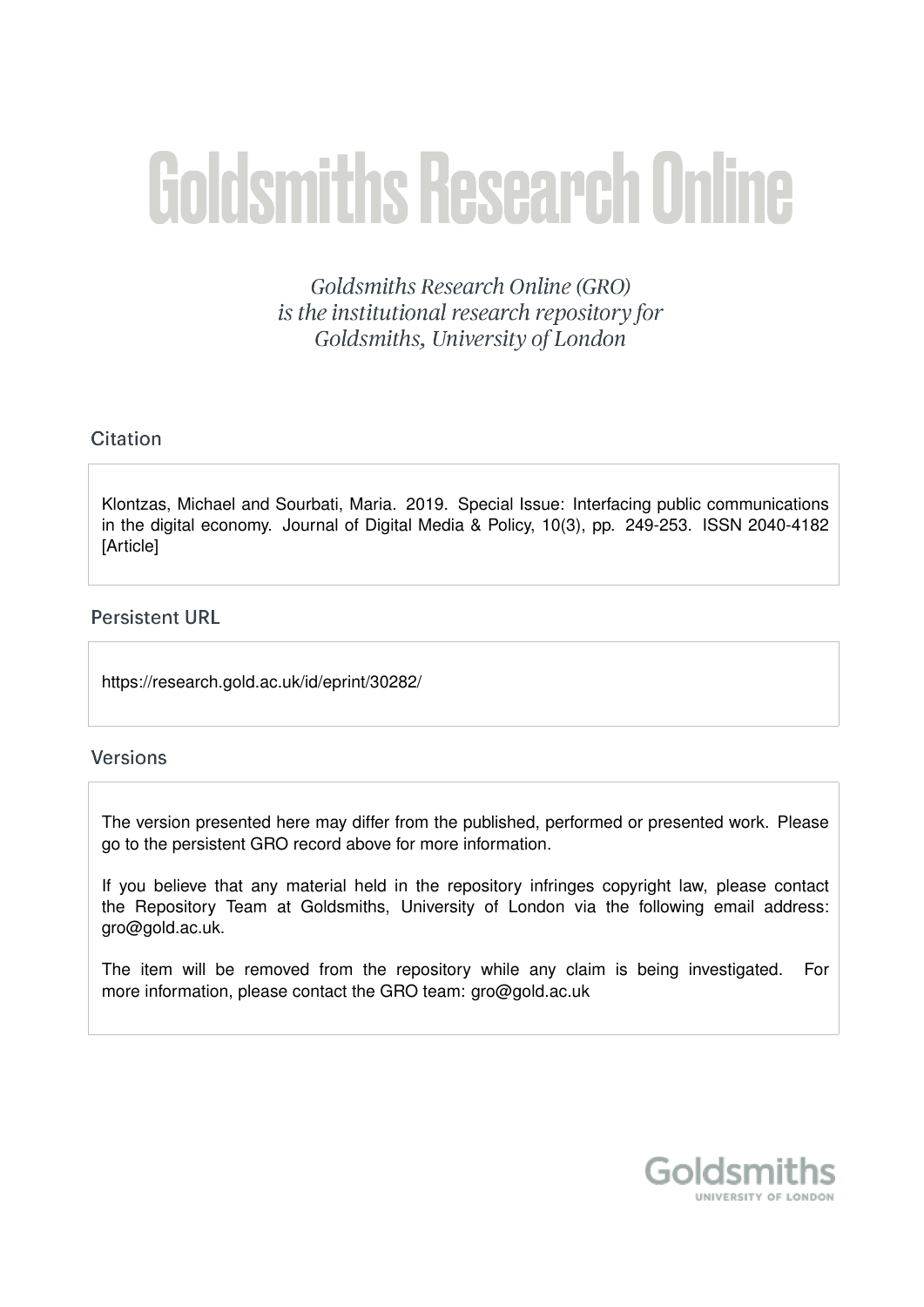Klontzas, M., & Sourbati, M. (2019). Editorial. *Journal of Digital Media & Policy*, 10(3), 249– 253. [https://doi.org/10.1386/jdmp\\_00001\\_2](https://doi.org/10.1386/jdmp_00001_2)

## **Special Issue: Interfacing public communications in the digital economy**

#### **Michael Klontzas, University of Huddersfield**

#### **Maria Sourbati, University of Brighton**

#### **Editorial**

Public organizations tasked with the delivery of universal service in communications (e.g. broadcasting) and social welfare (e.g. health services) have been redesigning their service delivery through digital transformation for almost two decades now. Digitalisation increasingly brings together public and private/privatized service provision, from transport to health and social care, with policy domains traditionally associated with communications such as news, publishing and entertainment provision via broadcast media.

At the centre of these systems and processes are digital interfaces, which enable the flow of information and data between organisations and their 'publics' or 'customers' and access to services for end users, and generate data on service use(rs). Originating in engineering to describe a face of separation between substances (Bottomley, 1882), and, later, places or surfaces where two bodies or systems come together (OED, 1990; McLuhan, 1962), the concept of the interface enters common use in new media studies at the turn of the century to denote mediations between human and computer, between computers, or between humans.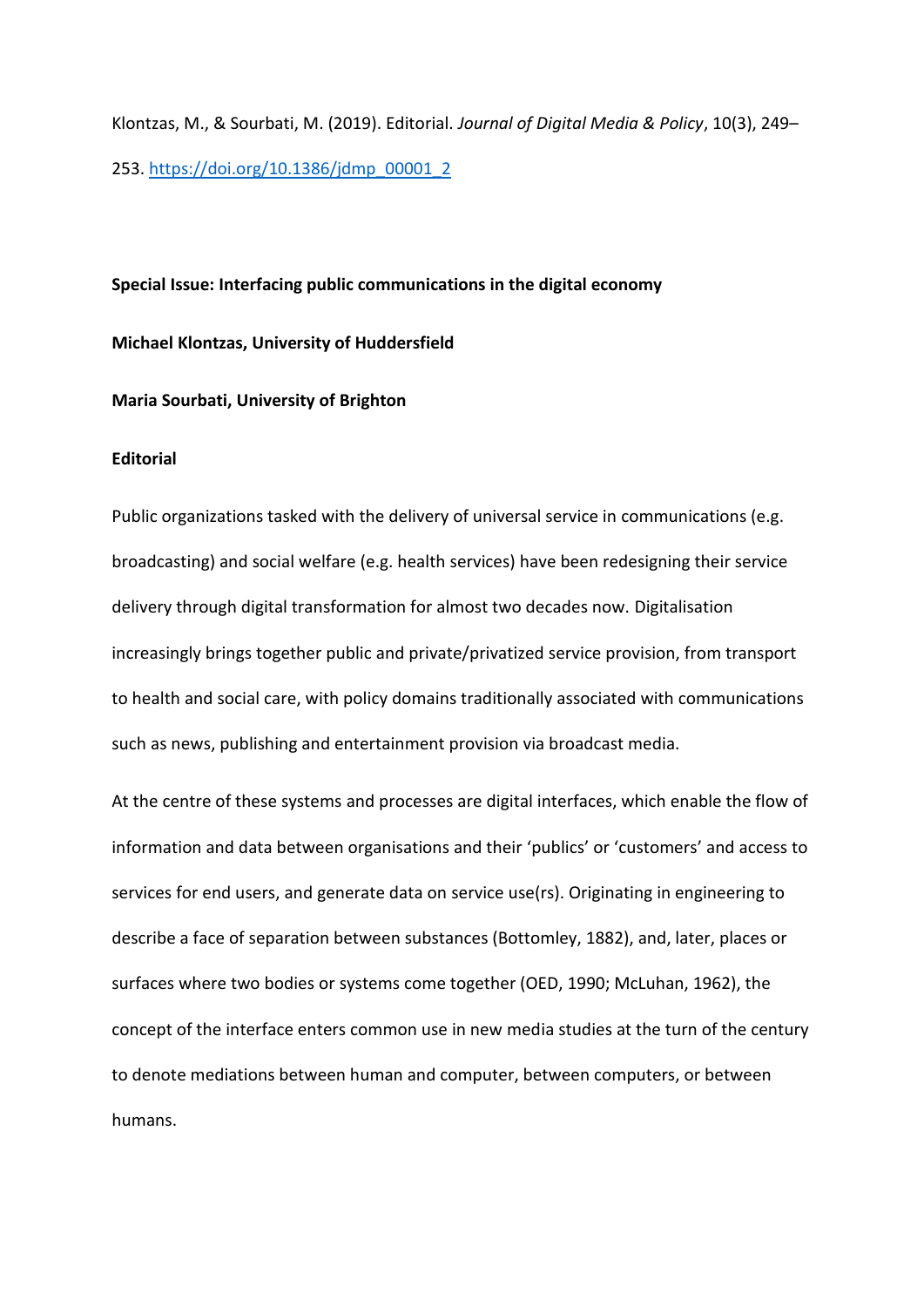We can think of interfaces as technical devices / objects with inscribed affordances (e.g. a website), as processes and as conceptual spaces of intersection. In digital communications the word 'interface' denotes the software and hardware that conditions the interaction between computers and between computers and humans as well as the interweaving of information and forging of connections that is directed through digital code. Interfaces have the power to shape communication and information access (Gane and Beer, 2008), structure the choice of users and make normative claims about the purposes and appropriate use of content (Andersen and Pold, 2014 Stanfill, 2015).

As digital communications increasingly intersect with other areas of public policy the study of communications and of communications policy, both as line of enquiry and as knowledge produced, needs to develop beyond disciplinary boundaries in order to contribute towards providing an empirical basis for articulating policies, and conceptual frameworks to assess their impact.

The special section of issue 10.3 includes three contributions that use the concept of interface to examine interrelationships and interactions between organisational and policy legacies, digital platform design, service software and socially situated digital media/service use. These articles contribute conceptual, critical and normative perspectives to the study of the 'digital transformation' of organisations and services and the cultures underpinning these processes. Topics in this section range from a transport app patent to digital by default social care information provision and digital public service media in transitioning democracies.

Christopher Cox and Maria Sourbati & Eugène Loos's articles approach the interface as both an object (i.e. a graphical user interface) and a process of user inducement. Conceptualised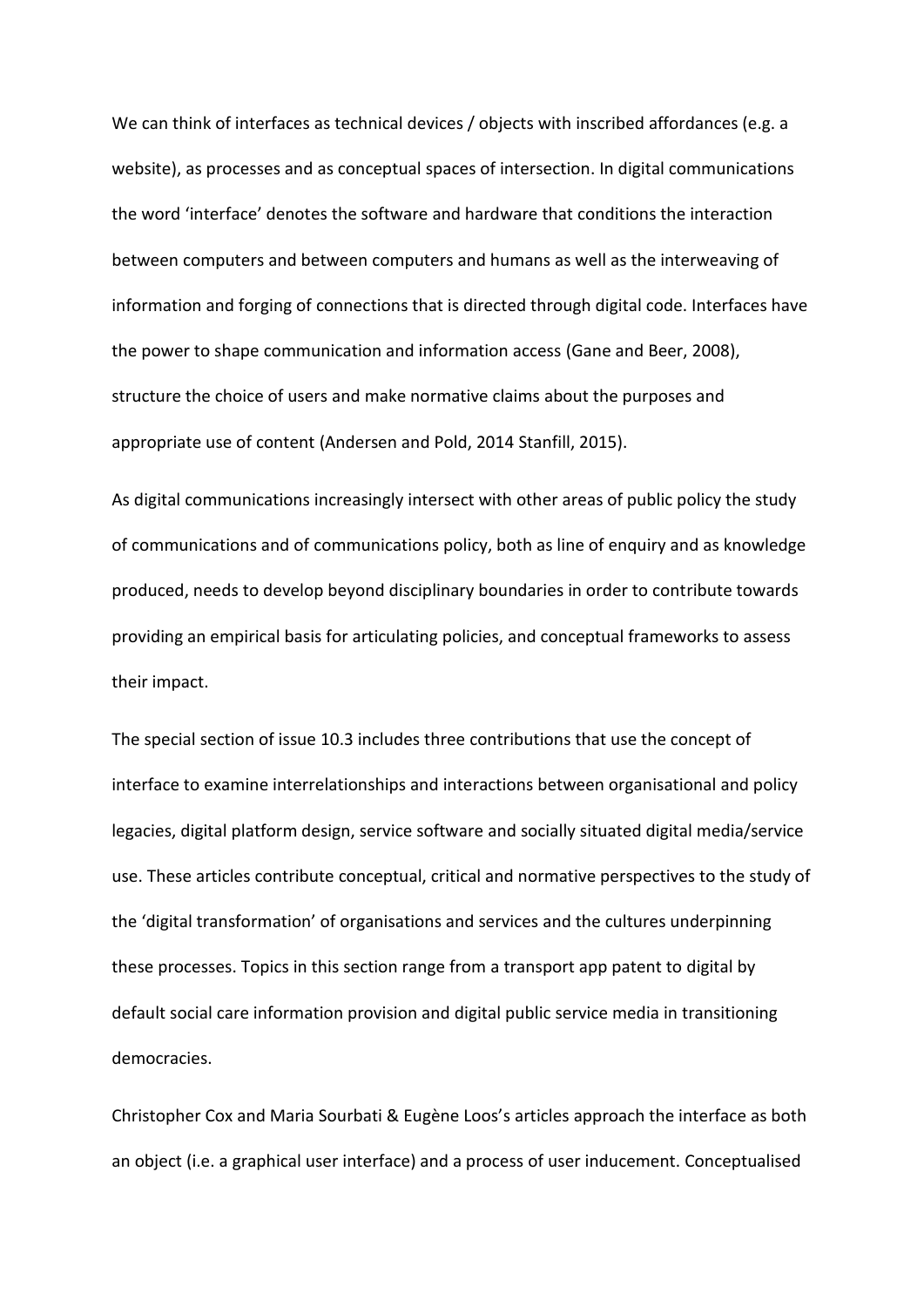as processes that make possible modes of interactivity and enable access to services interfaces allow us to examine their design and affordances, their capacity to structure sociality and interaction, to impart meaning, with consequences in including or excluding user groups.

The central role visuality and iconicity play in digital interface objects, is highlighted in the empirical investigation of both Cox and Sourbati & Loos, who examine cultural commonsense and popular, stereotypical abstractions at work in the visual aspects of the interface. Simplicity and clean design, currently mandated for all public sector websites in e.g. the UK, the focus in Sourbati and Loos's study, and familiar in all successful commercial platforms, such as Uber's app analysed by Cox, facilitates access while creating a sense of transparency.

Cox's 'Automatic from the People: Uber's Iconic Interface and the Automation of Sociality' focuses on dynamics of revealing and concealing played out in the simplified interactions in UberPool's interface, taking a close reading of Uber's carpooling patent. This critical essay approaches the interface as a 'juncture for abstractions' (read: power asymmetries) between the manifestations of movement and social interactions as designed to appear in the Uber app and the company's motivations to shape, structure and induce on its customers its conception of sociality. Cox shows how the key values of aesthetic familiarity and simplicity in the Uber GUI are mobilised in the patent to construct an abstraction of sociality based on social media data, generating an idea of proximity 'along lines of social and economic capital sought from online friending'. Cox argues for a need to reflect on the market imperatives or 'circumstances giving rise to these prescribed forms of sociality', ie based on social media data promoted through car sharing.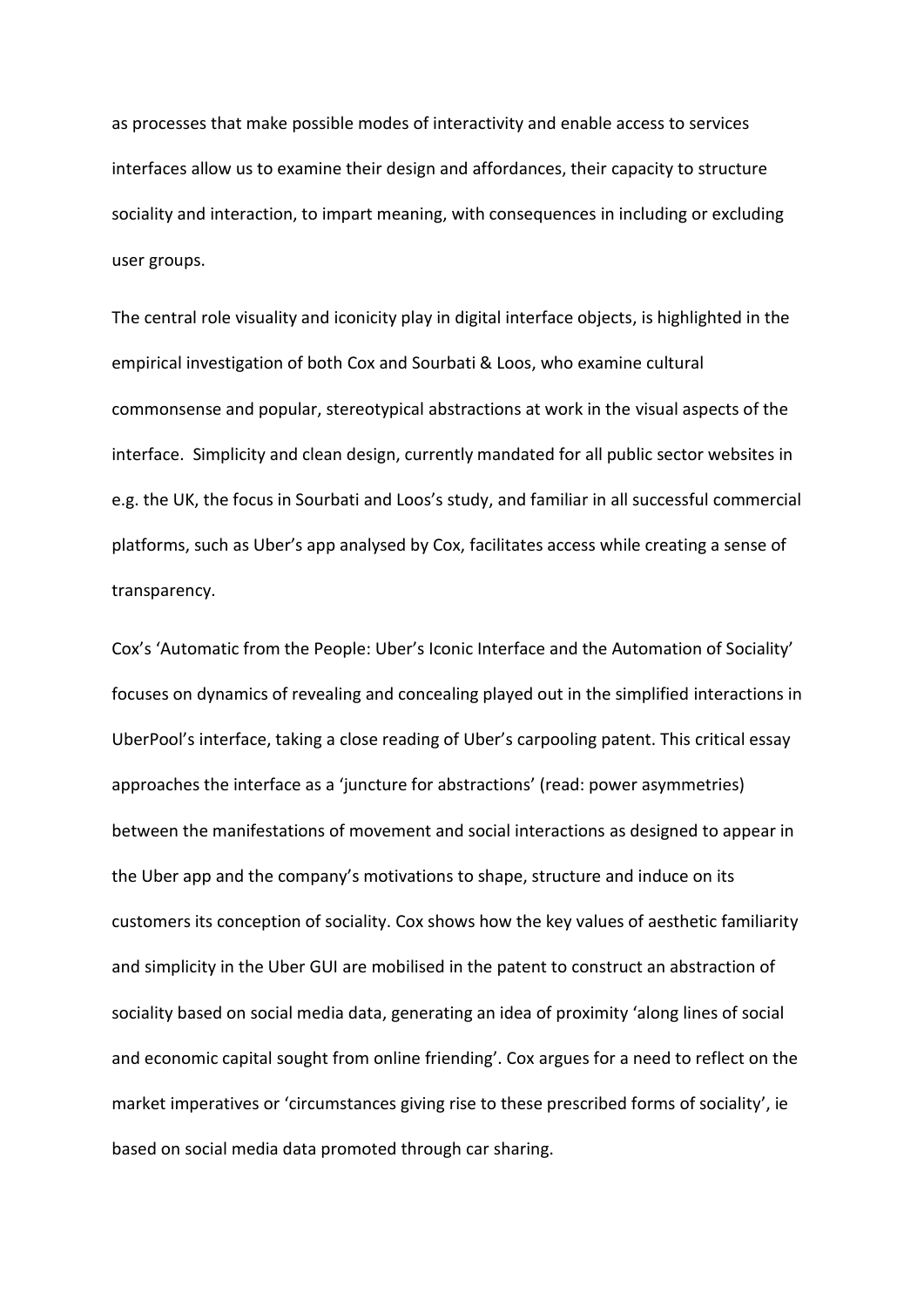In their article 'Interfacing age: Diversity and (in)visibility in digital public service' Sourbati and Loos use the concept of *interface* to examine questions of diversity and inclusion, traditionally core values of public and welfare service, from the perspective of old age, a commonly neglected dimension of social identity in policy and research. Sourbati and Loos look into how public service websites render older populations visible or invisible through imagery and how this imagery may reflect cultural perceptions of age. In 'digital by default' public services visual representations do not necessarily translate to social inclusion/exclusion through digital service access. The latter is a job of interface simplicity; for example, text-based GUI which can facilitate user access but obfuscate identity. Sourbati and Loos conclude that digitally interfaced public services challenge legacy normative frameworks of media diversity through representation and call for age relations to come to the centre of debates on social inclusion.

Masduki's case study investigates both objects (digital platforms) and process of connection in 'transitioning' regimes, demonstrating the limits of innovation (or of the models we use to study innovation). "In this paper, 'digital interface' refers to a platform (technology and space of participation) that conditions and mediates interaction between the broadcaster, as a public service provider, and the general public. The platform assumes a key function (as an interface) of communication in the digital economy between the public broadcaster and the audience. In connection with the broader theme of the special issue of this publication, this paper positions digital interfaces as innovative efforts of PSBs in post-authoritarian states". What happened 'behind' the interfacing is the focus of Masduki's study of digitalisation of public/state media in Indonesia's transitioning democracy. Masduki points at how macro-political processes in creating legal regulatory vacuum for the digitalisation of state/public media in the world's third largest democracy (and one of the largest digital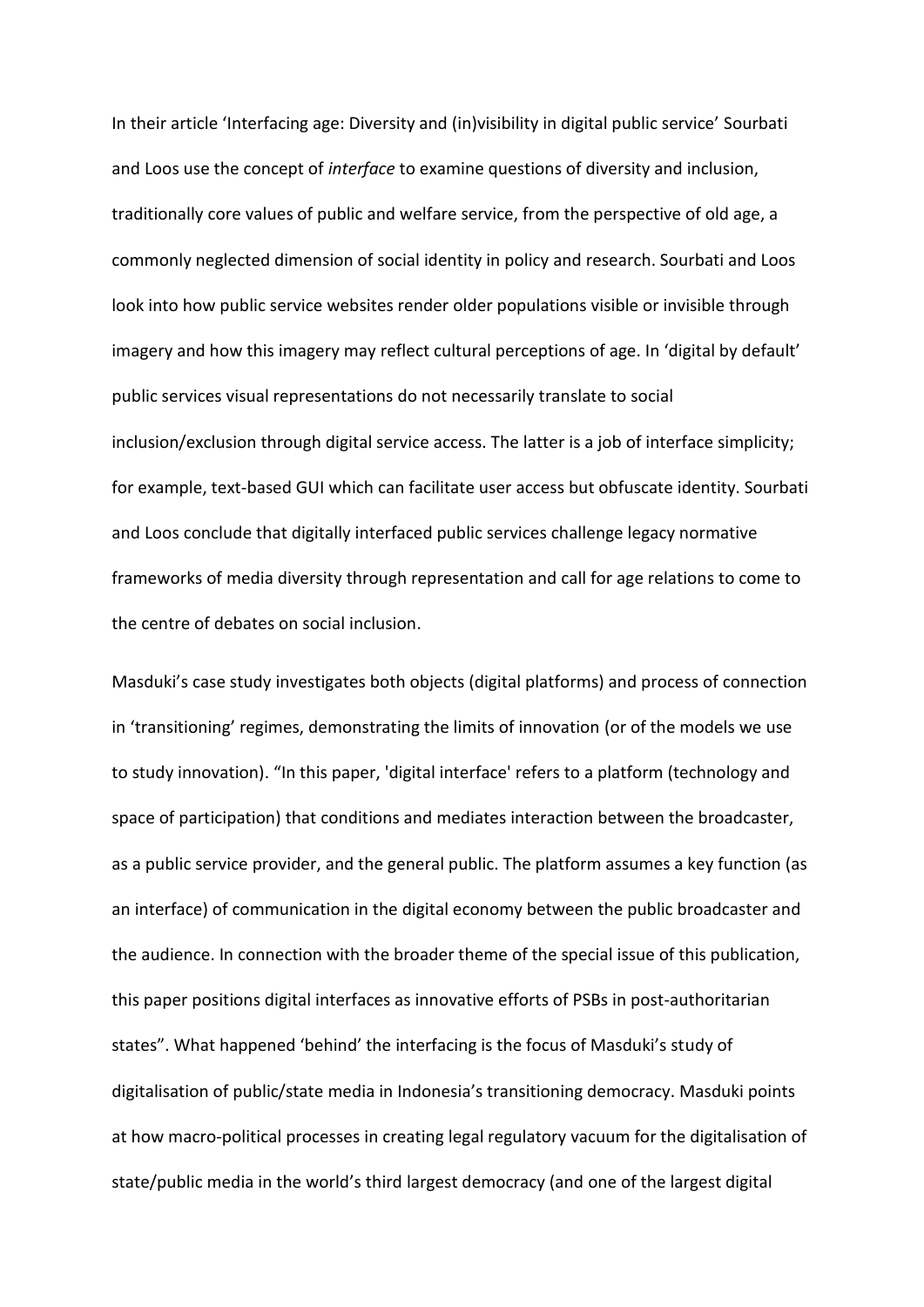social media markets) underlining path dependencies (the role of political-cultures and policy- legacies of democratic participation.

As a conceptual perspective, interfaces point at the centrality of interactions and intersections, which empirical policy analysis take as transparent, rendering power asymmetries invisible, e.g. between prescribed modes of interaction and privileged modes of user engagement. Public service webpages and social media feeds demarcate appropriate modes of engagement, privilege certain content options, require user competencies and deploy user characteristics shaping the production of user data that can be co-opted by powerful interests. These areas of emerging power asymmetries are the subject of ongoing policy debates about the crisis in public information ('fake news') and the necessity for regulatory intervention enforcing platform responsibility and supporting media literacy.

In his article, 'Accountability and Media Literacy Mechanisms as Counteraction to Disinformation in Europe', Andrei Richter explores the role of long-established news media and online media in addressing disinformation. Institutional and corporate structures in Europe are reviewed with particular attention to the contribution of professional practices, self-regulation and media literacy in strengthening media accountability and counteracting disinformation. Richter argues that 'there is a lack of conclusive evidence that any currently available instrument to counteract disinformation […] has worked to prevent false news'. The article goes on to conclude with recommendations centred on improving the skills of media users, enhanced professional standards, training and working conditions for journalists, supporting media self-regulation, instilling public trust in the media, and raising awareness.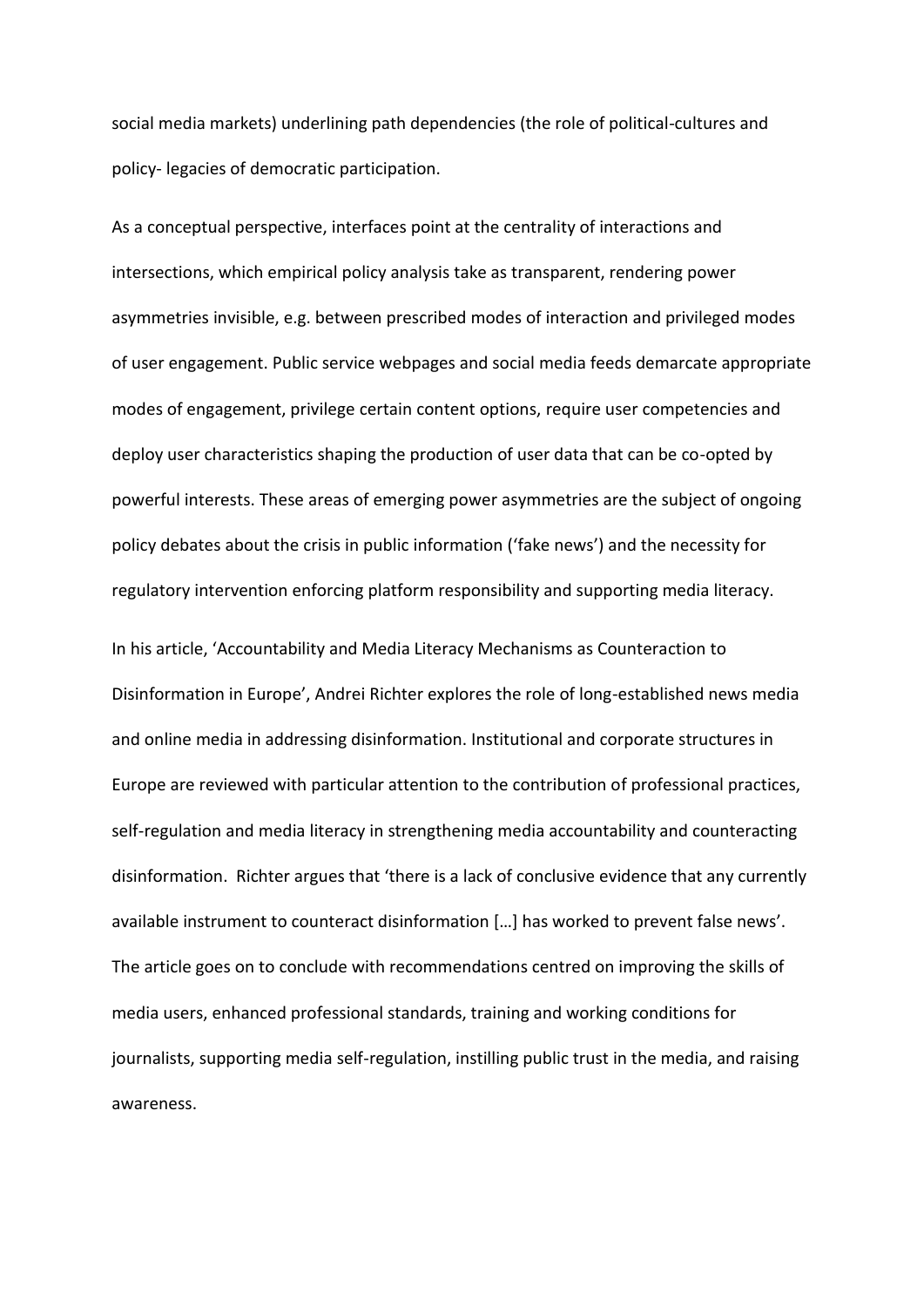In the second article looking at Indonesia in transition, Dina Septiani evaluates the significance of social media in the country's democratisation. At a junction point between Masduki and Richter's contributions the capacity of new communication technologies to facilitate certain modes of interaction echoes at a macro-level discussions of affordances. These strategies of exclusion/inclusion, inherent to interfaces mediating between individuals and institutions, are seen to depend on their historical and social context, and can support legitimate political engagement or polarise. Septiani situates the rise of the internet and social media historically with reference to key moments in the political history of the country since 1998. She argues that the internet has been promoting political engagement but in more recent political campaigns social media have been foregrounding divisions, often fuelled by discrepancies in digital literacy and access, fake news, and more aggressive targeting of voters.

#### **REFERENCES**

Andersen, C. and Pold, U. S. (2014) "Manifesto for a Post-Digital Interface Criticism | The New Everyday," *The New Everyday. A mediacommons project*. Available at: http://mediacommons.futureofthebook.org/tne/pieces/manifesto-post-digital-interfacecriticism (Accessed: July 17, 2017).

Bottomley, J. T. (1982). *Hydrostatics*. London: William Collins.

Gane, N. and Beer, D. (2008) *New media*. Berg. Available at:

https://www.bloomsbury.com/uk/new-media-9781845201333/ (Accessed: September 17, 2018).

McLuhan, M. (1962). *Gutenberg Galaxy*. Routledge.

OED (1990) 'Interface'